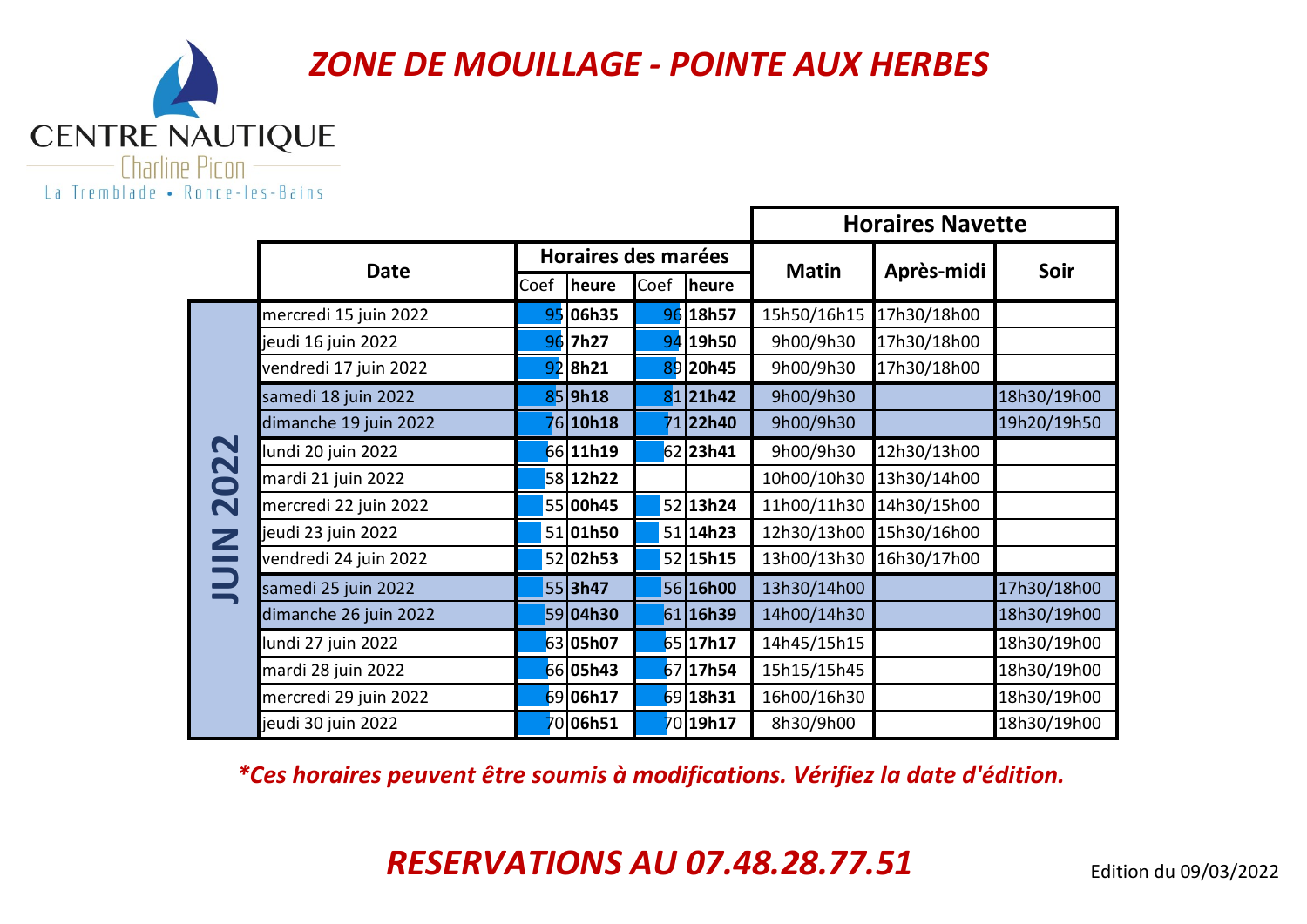CENTRE NAUTIQUE La Tremblade • Ronce-les-Bains

|                         |                          | <b>Horaires Navette</b> |                               |  |               |              |             |             |
|-------------------------|--------------------------|-------------------------|-------------------------------|--|---------------|--------------|-------------|-------------|
|                         | <b>Date</b>              |                         | Horaires des marées           |  |               | <b>Matin</b> |             | Soir        |
|                         |                          |                         | Coef<br>Coef<br><b>Iheure</b> |  | <b>Theure</b> |              | Après-midi  |             |
|                         | vendredi 1 juillet 2022  |                         | 70 <b>07h23</b>               |  | $69$ 19h42    | 8h30/9h00    |             | 18h30/19h00 |
|                         | samedi 2 juillet 2022    |                         | 68 07h54                      |  | $67$  20h16   | 9h00/9h30    |             | 18h00/19h00 |
|                         | dimanche 3 juillet 2022  |                         | 66 08h27                      |  | 64 20h53      | 9h00/9h30    |             | 18h00/19h00 |
|                         | lundi 4 juillet 2022     |                         | 62 09h05                      |  | 60 21h35      | 8h30/9h00    |             | 19h00/19h30 |
| $\blacktriangleleft$    | mardi 5 juillet 2022     |                         | 58 09h52                      |  | 56 22h22      | 8h30/9h00    |             | 19h00/19h30 |
| $\mathbf N$             | mercredi 6 juillet 2022  |                         | 54 10h47                      |  | 52 23h16      | 9h00/9h30    | 12h00/12h30 |             |
| 20                      | jeudi 7 juillet 2022     |                         | 50 11h49                      |  |               | 9h45/10h15   | 13h00/13h30 |             |
|                         | vendredi 8 juillet 2022  |                         | 49 00h19                      |  | 49 12h59      | 11h00/11h30  | 14h00/14h30 |             |
| 互                       | samedi 9 juillet 2022    |                         | 50 01h31                      |  | 52 14h09      | 11h45/12h15  | 15h15/15h45 |             |
|                         | dimanche 10 juillet 2022 |                         | 56 02h41                      |  | 60 15h12      | 12h30/13h00  | 16h30/17h00 |             |
| $\blacksquare$          | lundi 11 juillet 2022    |                         | 64 03h44                      |  | 69 16h09      | 13h30/14h00  | 17h30/18h00 |             |
| $\overline{\mathbf{D}}$ | mardi 12 juillet 2022    |                         | 5 <b>04h42</b>                |  | 80 17h04      | 14h00/14h30  |             | 18h30/19h00 |
|                         | mercredi 13 juillet 2022 |                         | 85 05h36                      |  | 89 17h58      | 14h45/15h15  |             | 19h00/19h30 |
|                         | jeudi 14 juillet 2022    |                         | 93 06h28                      |  | 95 18h50      | 15h30/16h00  |             | 19h00/19h30 |
|                         | vendredi 15 juillet 2022 | 97                      | D7h19                         |  | 98 19h42      | 8h30/9h00    | 16h30/17h00 | 19h00/19h30 |
|                         | samedi 16 juillet 2022   |                         | 97 08h09                      |  | 96 20h32      | 9h30/10h00   |             | 17h45/18h15 |
|                         | dimanche 17 juillet 2022 |                         | 93 08h58                      |  | 89 21h20      | 9h00/9h30    |             | 18h00/19h00 |

*\*Ces horaires peuvent être soumis à modifications. Vérifiez la date d'édition.*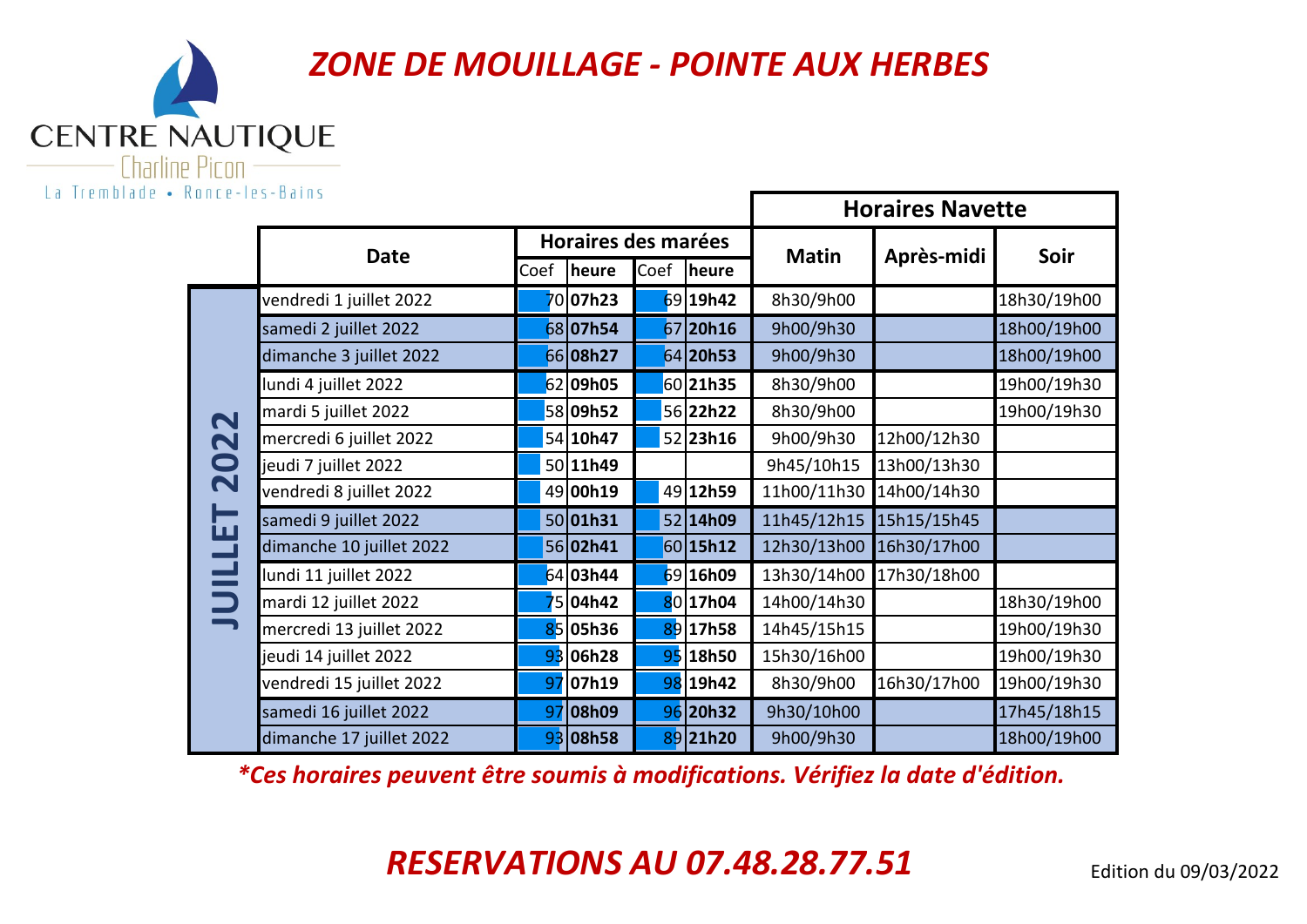

|             |                          |      |                     |      |              | <b>Horaires Navette</b> |             |             |  |
|-------------|--------------------------|------|---------------------|------|--------------|-------------------------|-------------|-------------|--|
|             | <b>Date</b>              |      | Horaires des marées |      |              | <b>Matin</b>            | Après-midi  | Soir        |  |
|             |                          | Coef | <b>heure</b>        | Coef | <b>heure</b> |                         |             |             |  |
|             | lundi 18 juillet 2022    |      | 85 09h47            |      | 79 22h07     | 8h30/9h00               | 11h00/11h30 | 19h00/19h30 |  |
|             | mardi 19 juillet 2022    |      | 74 10h37            |      | 67 22h54     | 9h00/9h30               | 11h45/12h15 |             |  |
|             | mercredi 20 juillet 2022 |      | 62 11h29            |      | 56 23h46     | 9h00/9h30               | 12h30/13h00 |             |  |
| $\mathbf N$ | jeudi 21 juillet 2022    |      | 51 12h28            |      |              | 10h30/11h00             | 13h30/14h00 |             |  |
| 202         | vendredi 22 juillet 2022 |      | 46 00h51            |      | 43 13h31     | 11h30/12h0              | 14h30/15h00 |             |  |
|             | samedi 23 juillet 2022   |      | 41 02h28            |      | 41 14h34     | 12h30/13h00             | 15h30/16h00 |             |  |
|             | dimanche 24 juillet 2022 |      | 42 03 h18           |      | 44 15h30     | 13h30/14h00             | 16h30/17h00 |             |  |
| 园           | lundi 25 juillet 2022    |      | 47 <b>04h12</b>     |      | 50 16h18     | 14h00/14h30             |             | 17h30/18h00 |  |
|             | mardi 26 juillet 2022    |      | 54 04h55            |      | 57 17h01     | 14h30/15h00             |             | 18h30/19h00 |  |
|             | mercredi 27 juillet 2022 |      | 61 05h32            |      | 64 17h39     | 15h00/15h30             |             | 19h00/19h30 |  |
|             | jeudi 28 juillet 2022    |      | 67 06h05            |      | 69 18h15     | 15h30/16h00             |             | 19h00/19h30 |  |
|             | vendredi 29 juillet 2022 |      | 2 06h36             |      | 418h49       | 16h00/16h30             |             | 19h00/19h30 |  |
|             | samedi 30 juillet 2022   |      | 75 <b>07h04</b>     |      | 76 19h20     | 16h30/17h00             |             | 19h00/19h30 |  |
|             | dimanche 31 juillet 2022 |      | 77 07h32            |      | 77 19h52     | 9h00/9h30               |             | 17h30/18h30 |  |

*\*Ces horaires peuvent être soumis à modifications. Vérifiez la date d'édition.*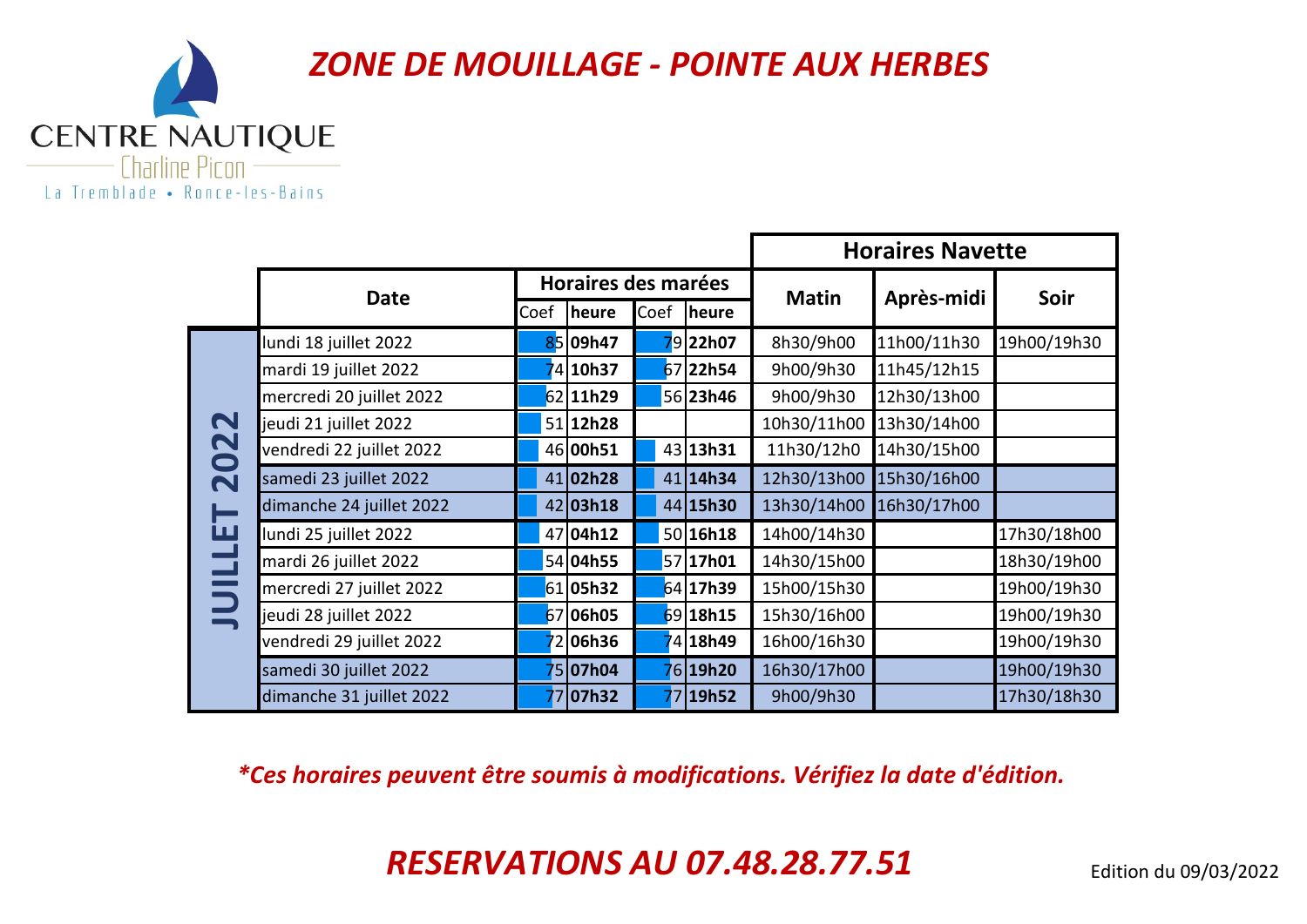

|                         |                       | <b>Horaires Navette</b> |                     |      |                |              |             |             |
|-------------------------|-----------------------|-------------------------|---------------------|------|----------------|--------------|-------------|-------------|
|                         | <b>Date</b>           |                         | Horaires des marées |      |                | <b>Matin</b> | Après-midi  | Soir        |
|                         |                       | Coef                    | <b>Theure</b>       | Coef | heure          |              |             |             |
|                         | lundi 1 août 2022     |                         | 7 <b>08h01</b>      |      | 6 <b>20h27</b> | 8h30/9h00    |             | 17h45/18h15 |
|                         | mardi 2 août 2022     |                         | 5 <b>08h35</b>      |      | 3 <b>21h05</b> | 8h30/9h00    |             | 18h30/19h00 |
|                         | mercredi 3 août 2022  |                         | 70 <b>09h16</b>     |      | 67 21h48       | 8h30/9h00    | 11h00/11h30 | 19h00/19h30 |
| $\mathbf N$             | jeudi 4 août 2022     |                         | 64 10h05            |      | 60 22h38       | 8h30/9h00    | 11h30/12h00 |             |
| $\overline{\mathbf{N}}$ | vendredi 5 août 2022  |                         | 56 11h05            |      | 53 23h39       | 8h45/9h15    | 12h30/13h00 |             |
| $\bullet$               | samedi 6 août 2022    |                         | 50 12h19            |      |                | 10h00/10h30  | 13h30/14h00 |             |
| $\overline{\mathbf{N}}$ | dimanche 7 août 2022  |                         | 48 00h58            |      | 47 13h42       | 11h15/11h45  | 15h00/15h30 |             |
|                         | lundi 8 août 2022     |                         | 48 02h22            |      | 52 14h54       | 12h30/13h00  | 16h00/16h30 |             |
|                         | mardi 9 août 2022     |                         | 56 <b>03h32</b>     |      | 63 15h57       | 13h15/13h45  | 17h30/18h00 |             |
| <b>AO</b>               | mercredi 10 août 2022 |                         | 69 04h34            |      | 16h56          |              | 14h00/14h30 | 18h30/19h00 |
|                         | jeudi 11 août 2022    |                         | 83 05h28            |      | 90 17h49       |              | 14h45/15h15 | 18h30/19h00 |
|                         | vendredi 12 août 2022 |                         | 95 06h18            | 99   | 18h38          |              | 15h30/16h00 | 19h00/19h30 |
|                         | samedi 13 août 2022   |                         | 102 07h03           |      | 103 19h23      |              | 16h15/16h45 | 19h15/19h45 |
|                         | dimanche 14 août 2022 |                         | 103 07h46           |      | 102 20h05      | 9h15/9h45    | 16h45/17h15 | 19h15/19h45 |

*\*Ces horaires peuvent être soumis à modifications. Vérifiez la date d'édition.*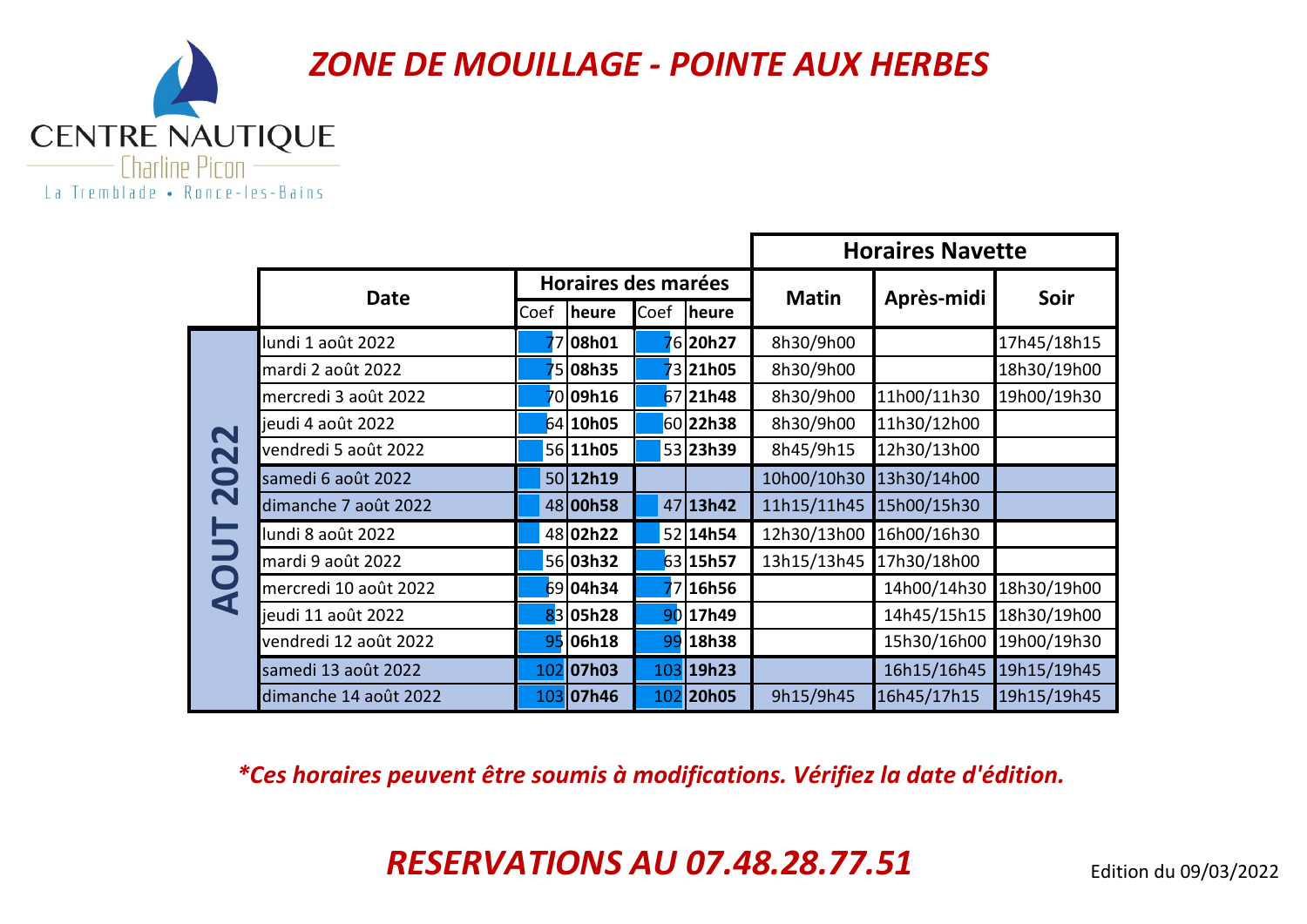

|                      |                       |      |                     |      |                     | <b>Horaires Navette</b> |             |             |  |
|----------------------|-----------------------|------|---------------------|------|---------------------|-------------------------|-------------|-------------|--|
|                      | <b>Date</b>           |      | Horaires des marées |      |                     | <b>Matin</b>            | Après-midi  | Soir        |  |
|                      |                       | Coef | <b>heure</b>        | Coef | <b>heure</b>        |                         |             |             |  |
|                      | lundi 15 août 2022    | 99   | <b>8h26</b>         |      | 95 20h44            | 8h30/9h00               |             | 18h00/19h00 |  |
|                      | mardi 16 août 2022    |      | $90$  9h03          |      | 84 21h19            | 8h30/9h00               |             | 18h30/19h00 |  |
|                      | mercredi 17 août 2022 |      | 09h39               |      | 70 <b>21h50</b>     | 8h30/9h00               | 11h30/12h00 |             |  |
|                      | jeudi 18 août 2022    |      | 63 10h19            |      | 55 22h26            | 8h30/9h00               | 12h00/12h30 |             |  |
|                      | vendredi 19 août 2022 |      | 48 11h16            |      | 41 23h34            | 9h00/9h30               | 12h30/13h00 |             |  |
| $\mathbf N$          | samedi 20 août 2022   |      | 36 12h36            |      |                     | 10h45/11h15             | 13h30/14h00 |             |  |
| 202                  | dimanche 21 août 2022 |      | 32 01h23            |      | 30 13h58            | 12h15/12h45             | 15h00/15h30 |             |  |
|                      | lundi 22 août 2022    |      | 31 02h53            |      | 34 15h05            | 13h00/13h30             | 16h15/16h45 |             |  |
|                      | mardi 23 août 2022    |      | 39 03h56            |      | 44 15h59            |                         | 13h30/14h00 | 17h30/18h00 |  |
|                      | mercredi 24 août 2022 |      | 49 04h40            |      | 55 16h42            |                         | 14h00/14h30 | 18h0018h30  |  |
| $\mathbf O$          | jeudi 25 août 2022    |      | 60 05h15            |      | 66 17h18            |                         | 14h30/15h00 | 18h30/19h00 |  |
| $\blacktriangleleft$ | vendredi 26 août 2022 |      | 70 <b>05h44</b>     |      | 417h51 <sup>'</sup> |                         | 15h00/15h30 | 18h30/19h00 |  |
|                      | samedi 27 août 2022   |      | 78 <b>06h12</b>     |      | $81$  18h22         |                         | 15h30/16h00 | 18h30/19h00 |  |
|                      | dimanche 28 août 2022 |      | 84 06h38            |      | 86 18h52            |                         | 16h00/16h30 | 18h30/19h00 |  |
|                      | lundi 29 août 2022    |      | 87 07h04            |      | 88 19h23            | 8h30/9h00               | 16h30/17h00 | 18h30/19h00 |  |
|                      | mardi 30 août 2022    |      | 88 07h32            |      | 87 19h56            | 8h30/9h00               |             | 17h30/18h00 |  |
|                      | mercredi 31 août 2022 |      | 85 08h03            |      | 83 20h33            | 8h30/9h00               |             | 17h45/18h15 |  |

*\*Ces horaires peuvent être soumis à modifications. Vérifiez la date d'édition.*